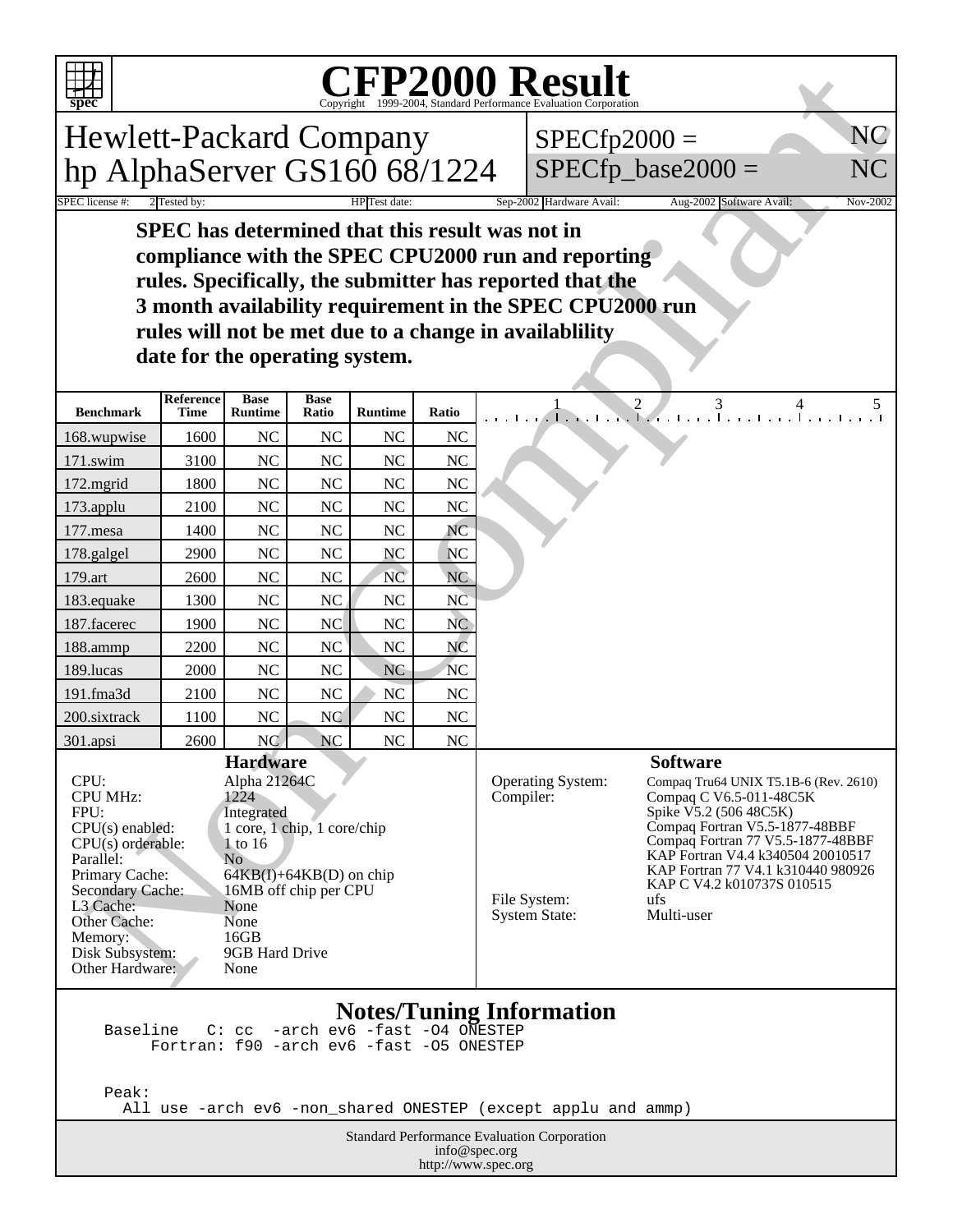# Copyright ©1999-2004, Standard Performance Evaluation Corporation

Hewlett-Packard Company hp AlphaServer GS160 68/1224

 $SPECfp2000 =$ 

 $SPECfp\_base2000 =$ 

NC NC

SPEC license #: 2 Tested by: 100 HP Test date: Sep-2002 Hardware Avail: Aug-2002 Software Avail: Nov-2002  **SPEC has determined that this result was not in compliance with the SPEC CPU2000 run and reporting rules. Specifically, the submitter has reported that the 3 month availability requirement in the SPEC CPU2000 run rules will not be met due to a change in availablility date for the operating system.**

### **Notes/Tuning Information (Continued)**

|                                | SPEC has determined that this result was not in<br>compliance with the SPEC CPU2000 run and reporting<br>rules. Specifically, the submitter has reported that the<br>3 month availability requirement in the SPEC CPU2000 run<br>rules will not be met due to a change in availablility<br>date for the operating system. |  |
|--------------------------------|---------------------------------------------------------------------------------------------------------------------------------------------------------------------------------------------------------------------------------------------------------------------------------------------------------------------------|--|
|                                | <b>Notes/Tuning Information (Continued)</b>                                                                                                                                                                                                                                                                               |  |
|                                | Individual benchmark tuning:                                                                                                                                                                                                                                                                                              |  |
|                                | 168.wupwise: kf77 -call_shared -inline all -tune ev67                                                                                                                                                                                                                                                                     |  |
|                                | -unroll 12 -automatic -align commons -arch ev67                                                                                                                                                                                                                                                                           |  |
|                                | -fkapargs=' -aggressive=c -fuse                                                                                                                                                                                                                                                                                           |  |
|                                | -fuselevel=1 -so=2 -r=1 -o=1 -interleave                                                                                                                                                                                                                                                                                  |  |
|                                | $-ur=6 -ur2=060$ ' +PFB<br>171.swim: same as base                                                                                                                                                                                                                                                                         |  |
|                                | 172.mgrid: kf90 -call_shared -arch generic -05 -inline                                                                                                                                                                                                                                                                    |  |
|                                | manual -nopipeline -unroll 9 -automatic -transform_loops                                                                                                                                                                                                                                                                  |  |
|                                | -fkapargs='-aggressive=a -fuse -interleave                                                                                                                                                                                                                                                                                |  |
|                                | $-ur=2 -ur3=5 -cachesize=128,16000$ ' +PFB                                                                                                                                                                                                                                                                                |  |
| 173.applu: kf90                | -05 -transform loops<br>-fkapargs=' -o=0 -nointerleave -ur=14                                                                                                                                                                                                                                                             |  |
|                                | $-ur2 = 260 - ur3 = 18' + PFB$                                                                                                                                                                                                                                                                                            |  |
|                                | 177.mesa: kcc -fast -04 +CFB +IFB                                                                                                                                                                                                                                                                                         |  |
|                                | 178.galgel: f90 -05 -fast -unroll 5 -automatic                                                                                                                                                                                                                                                                            |  |
|                                | 179.art: kcc -assume whole_program -ldensemalloc                                                                                                                                                                                                                                                                          |  |
|                                | -call_shared -assume restricted_pointers                                                                                                                                                                                                                                                                                  |  |
|                                | -unroll 16 -inline none -ckapargs='<br>-fuse -fuselevel=1 -ur=3' +PFB                                                                                                                                                                                                                                                     |  |
| 183.equake:                    | cc -call_shared -arch generic -fast -04                                                                                                                                                                                                                                                                                   |  |
|                                | -ldensemalloc -assume restricted_pointers                                                                                                                                                                                                                                                                                 |  |
|                                | -inline speed -unroll 13 -xtaso_short +PFB                                                                                                                                                                                                                                                                                |  |
|                                | 187. facerec: f90 -04 -nopipeline -inline all<br>-non_shared -speculate all -unroll 7                                                                                                                                                                                                                                     |  |
|                                | -automatic -assume accuracy_sensitive                                                                                                                                                                                                                                                                                     |  |
|                                | -math_library fast +IFB                                                                                                                                                                                                                                                                                                   |  |
| $188.\text{amp}:$              | cc -arch host -04 -ifo -assume nomath_errno                                                                                                                                                                                                                                                                               |  |
|                                | -assume trusted_short_alignment -fp_reorder                                                                                                                                                                                                                                                                               |  |
|                                | -readonly_strings -ldensemalloc -xtaso_short<br>-assume restricted_pointers -unroll 9                                                                                                                                                                                                                                     |  |
|                                | -inline speed +CFB +IFB +PFB                                                                                                                                                                                                                                                                                              |  |
|                                | 189.lucas: kf90 -05 -fkapargs='-ur=1' +PFB                                                                                                                                                                                                                                                                                |  |
|                                | 191.fma3d: kf90 -04 -transform_loops -fkapargs='-cachesize=128,16000' +PFB                                                                                                                                                                                                                                                |  |
|                                | 200.sixtrack: f90 -fast -05 -assume accuracy_sensitive                                                                                                                                                                                                                                                                    |  |
|                                | -notransform_loops +PFB<br>301.apsi: kf90 -05 -inline none -call_shared -speculate all                                                                                                                                                                                                                                    |  |
|                                | -align commons -fkapargs=' -aggressive=ab                                                                                                                                                                                                                                                                                 |  |
|                                | $-tune=ev5 - fuse -ur=1 -ur2=60 -ur3=20$                                                                                                                                                                                                                                                                                  |  |
|                                | $-cachesize=128,16000'$                                                                                                                                                                                                                                                                                                   |  |
|                                |                                                                                                                                                                                                                                                                                                                           |  |
|                                | Most benchmarks are built using one or more types of<br>profile-driven feedback. The types used are designated                                                                                                                                                                                                            |  |
| by abbreviations in the notes: |                                                                                                                                                                                                                                                                                                                           |  |
|                                |                                                                                                                                                                                                                                                                                                                           |  |
|                                | Standard Performance Evaluation Corporation<br>info@spec.org                                                                                                                                                                                                                                                              |  |

http://www.spec.org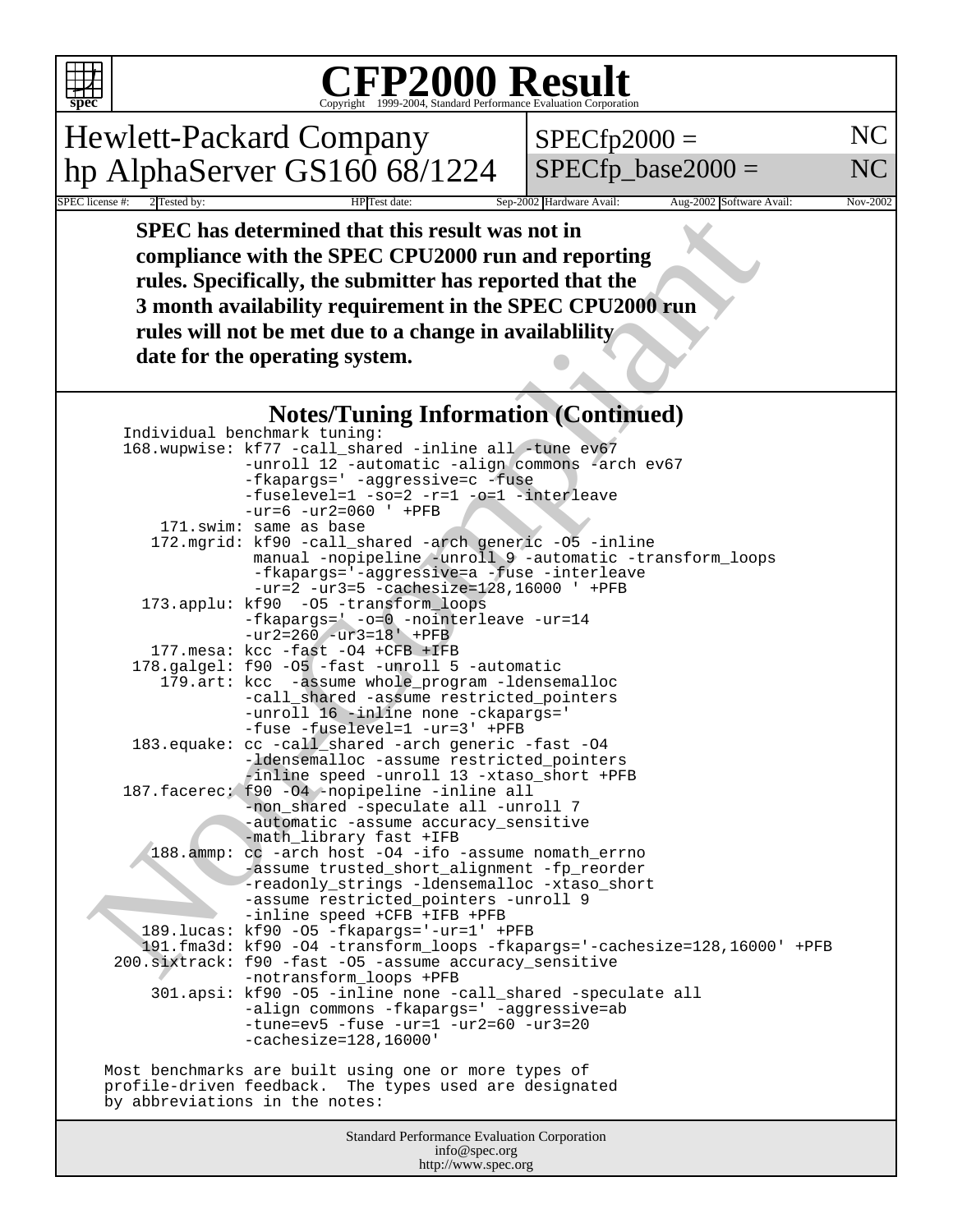#### **CFP2000 Result** Copyright 1999-2004, Standard Performance Evaluation Corporation

Hewlett-Packard Company hp AlphaServer GS160 68/1224  $SPECfp2000 =$ 

NC

SPECfp base2000  $=$ 

Sep-2002 Hardware Avail: Aug-2002 Software Avail: Nov-2002

NC

SPEC has determined that this result was not in<br>
compliance with the SPEC CPU2000 run and reported that the<br>
Tules. Specifically, the submitter has reported that the<br>
3 month availability requirement in the SPEC CPU2000 r  **SPEC has determined that this result was not in compliance with the SPEC CPU2000 run and reporting rules. Specifically, the submitter has reported that the 3 month availability requirement in the SPEC CPU2000 run rules will not be met due to a change in availablility date for the operating system.**

#### **Notes/Tuning Information (Continued)**

 +CFB: Code generation is optimized by the compiler, using feedback from a training run. These commands are done before the first compile (in phase "fdo\_pre0"):

> mkdir /tmp/pp rm -f /tmp/pp/\${baseexe}\*

and these flags are added to the first and second compiles:

 PASS1\_CFLAGS = -prof\_gen\_noopt -prof\_dir /tmp/pp  $PASS2_CFLAGS = -prof\_use$ 

(Peak builds use /tmp/pp above; base builds use /tmp/pb.)

 +IFB: Icache usage is improved by the post-link-time optimizer Spike, using feedback from a training run. These commands are used (in phase "fdo\_postN"):

 mv \${baseexe} oldexe spike oldexe -feedback oldexe -o \${baseexe}

 +PFB: Prefetches are improved by the post-link-time optimizer Spike, using feedback from a training run. These commands are used (in phase "fdo\_post\_makeN"):

> rm -f \*Counts\* mv \${baseexe} oldexe pixie -stats dstride oldexe 1>pixie.out 2>pixie.err mv oldexe.pixie \${baseexe}

 A training run is carried out (in phase "fdo\_runN"), and then this command (in phase "fdo\_postN"):

spike oldexe -fb oldexe -stride\_prefetch -o \${baseexe}

 When Spike is used for both Icache and Prefetch improvements, only one spike command is actually issued, with the Icache options followed by the Prefetch options.

vm:

 vm\_bigpg\_enabled = 1 vm\_bigpg\_thresh=16 vm\_swap\_eager = 0

> Standard Performance Evaluation Corporation info@spec.org http://www.spec.org